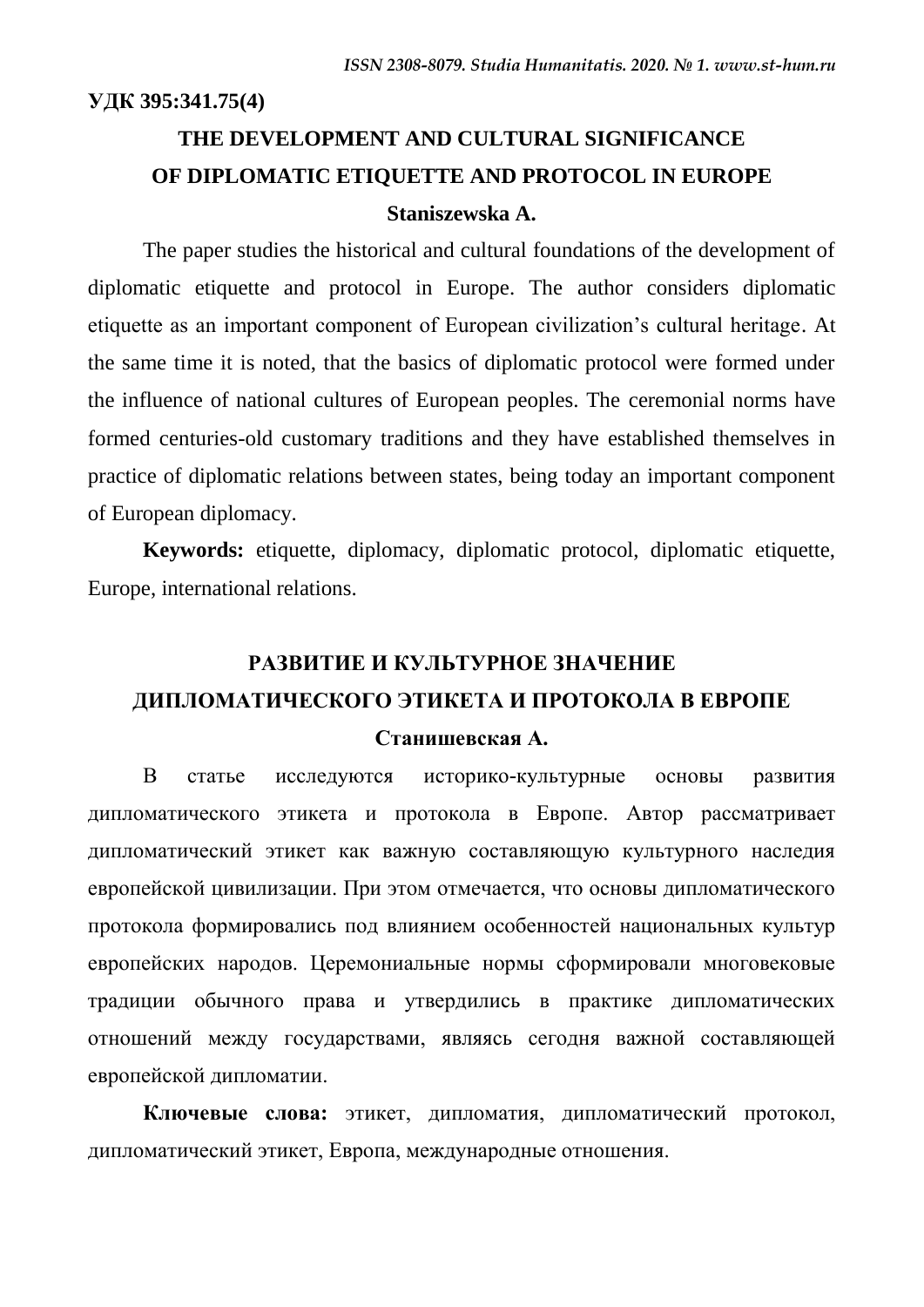Etiquette is a special cultural phenomenon. It is an important and significant achievement of the European civilization which for many centuries developed in various directions and areas. Therefore, it is also one of the foundations of Europe's cultural unity. The concept of etiquette can be considered philosophically, as it is difficult to find a term that fully embraces this multifaceted phenomenon [1, p. 33].

The study of diplomatic etiquette formation and development can be found in the researches of such Polish diplomats as Julian Sutor [21; 22], Tomasz Orlowski [13], Edward Pietkiewicz [17; 18; 19], Jan Piekarski [10]. These questions are also mentioned in the works by A.W. Bortnowski [3; 4; 5], M. Pierzchała [16] and J. Modrzyńska [12].

Cambridge Dictionary contains such meaning of the word "etiquette": "The set of rules or customs that control accepted behaviour in particular social groups or social situations" [7].

As for the basic, encyclopedic meaning, the concept of etiquette means the general rules of appropriate behavior in the higher realms. We can say that etiquette is a fixed and binding way of behaving in certain environments (at a monarch's courts, in diplomatic circles, etc.). The notion of etiquette should also be understood as a defined order (system of rules) defining particular forms of behavior, convened conventions, or manners. It was adopted especially in exclusive environments, such as royal courts (hence "court etiquette") and circles of state authorities and diplomacy (diplomatic etiquette) [21, p. 29].

Etiquette as an obligatory method of behaving in public life has accompanied mankind from the beginning of civilization and has had a definite impact on its development. Etiquette rules have formed and evolved over the centuries. Its development is particularly due to the flourishing of court etiquette on the European continent, including etiquette and ceremonies with the reception of foreign ambassadors and deputies. It is especially evident in the Italian states and the French court mainly during the reign of King Louis XIV. As such, etiquette in its modern understanding is an important component of European civilization's cultural heritage [21, p. 25-28].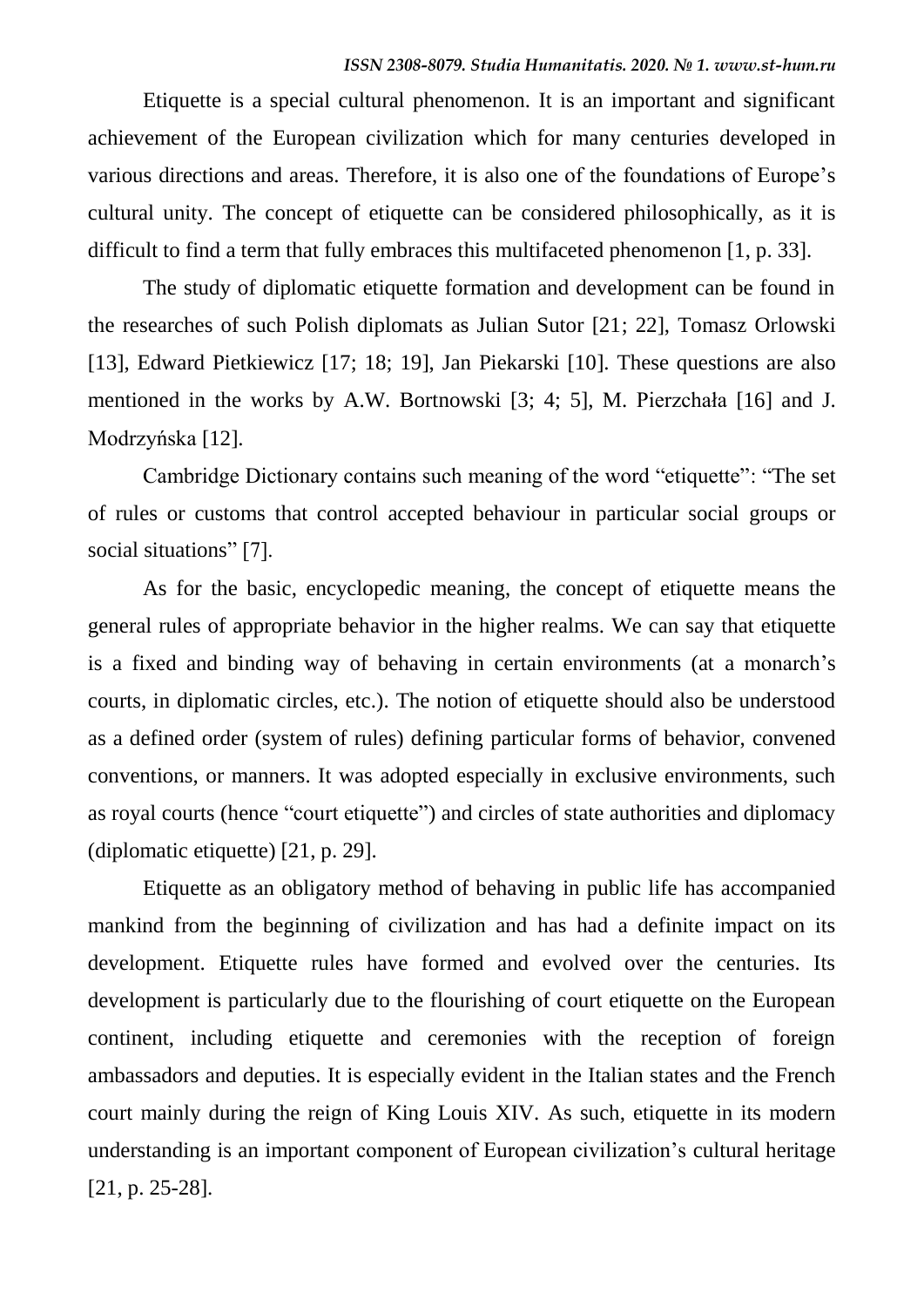The integral part of the etiquette is personal culture (savoir-vivre). One cannot properly follow the indications, rules and diplomatic protocol when one is deprived of personal culture. It is the result of many years of work on oneself and is a source of everyday conduct [11, p. 20]. Personal culture – a permanent trait, is acquired throughout a lifetime and characterizes the behavior of each person regardless of time, place, and circumstances. This concept also includes knowledge from many different fields, for instance the level of personal education and how to deal with everyday life. Elements of each person's personal culture are: compliance with coexistence norms (i.e. correct behavior towards other people in every place, situation and time), familiarity society (expressing, for example, the ability to comply with the principle of precedence), kindness, compliance with punctuality and keeping to the word, care for the external appearance, supplement personal knowledge and striving to create a good atmosphere in one's surroundings [5, p. 8-11].

The behavior of people in mutual contacts is regulated by legal, moral and ethical norms, which have changed and do change with the development of civilization. The concept of personal culture includes compliance with all of these norms; it also includes information about these norms and the ability to properly communicate with other people. The etiquette is most frequently associated with moral norms. These include everyday behavior, such as greeting (introducing, styling, receiving guests, etc.), appropriate behavior in the surroundings, the ability to conduct a conversation (as well as table behavior, home furnishings, workplaces etc.), care for personal appearance (clothing, cleanliness, and hygiene), the ability to control reluctance and prejudice, not revealing bad humor, and to act in accordance with such features as discretion, listening skills, punctuality, verbosity, modesty, courtesy, etc. [3, p. 120-121]. The term "personal culture" is associated with participation in cultural life (visiting exhibitions, watching theater and movies, listening to music, studying valuable books). As a result of these habits, we assimilate the cultural achievements of past generations and the achievements of contemporary artists and gain the knowledge acquired in this way can be used in everyday life. By participating in culture, we become more sensitive people, broaden our interests in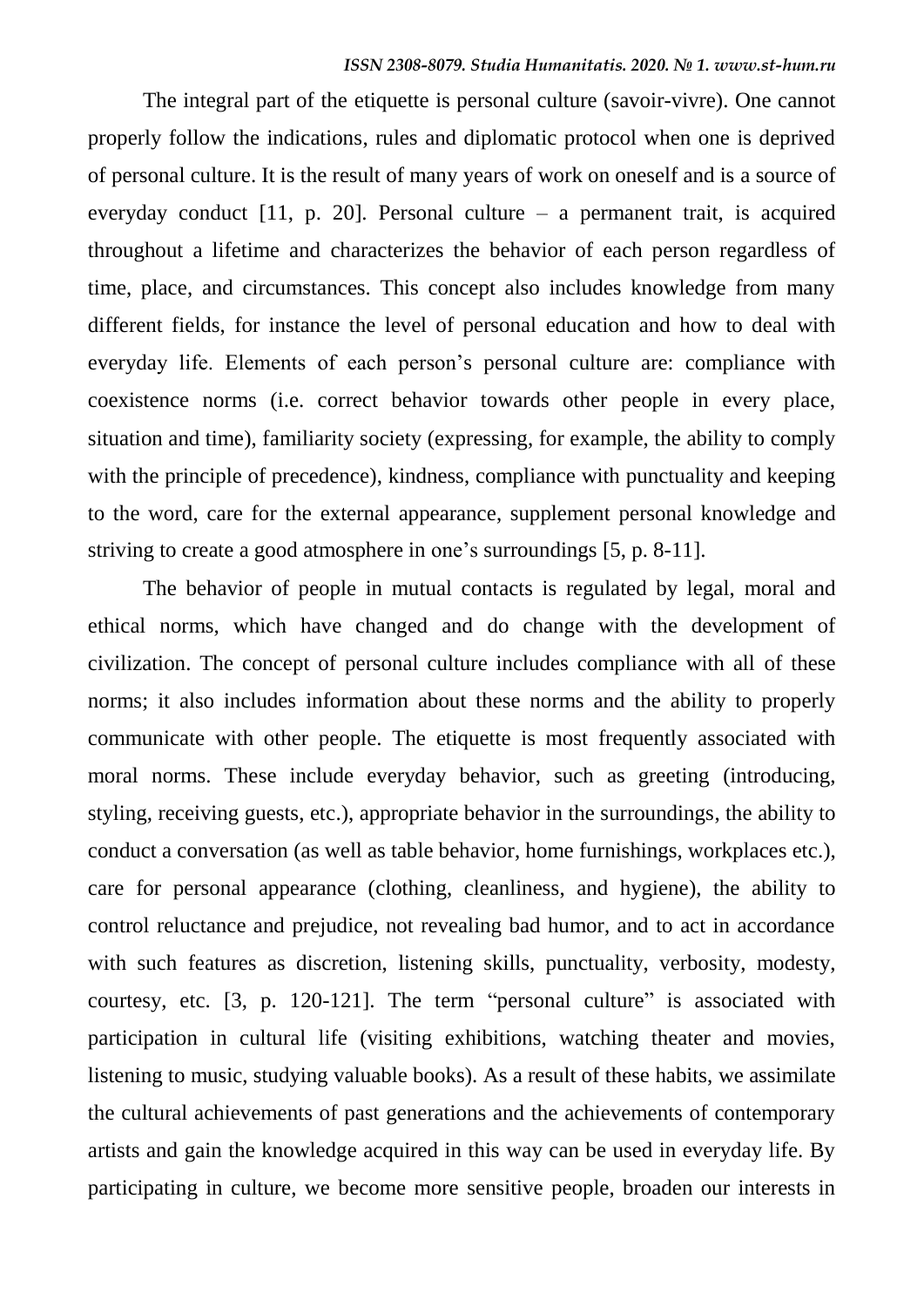various manifestations of life, and express our thoughts intelligently and correctly. The most important element of personal culture is also the attitude to common social tasks, taking care of social goods, performing the tasks set before him, and compliance with norms of coexistence with others [18, p. 12-13].

The applied etiquette, i.e. the rules of everyday behavior in a certain environment passing to the protocol level, was called "professional etiquette". It is the skill of tactful, professional and elegant behavior in the professional plane [15, p. 7]. At the level of national cooperation, they should also be aware of those cultural differences that may affect the quality of relationships. Everyone arriving in a foreign country is required to familiarize themselves with local business customs and practices [9, p. 86]. For example, there are cultural and conservative divisions in the business world which may be categorized as pro-partner, pro-transactional, ceremonial and hierarchical, non-ceremonial and egalitarian, polychronic, monochronic, restrained and expressive cultures [9, p. 131]. There are two rules in international business that can also work in other areas: the first is that the seller is expected to adapt to the buyer; and the second is that the newcomer must follow local customs [9, p. 16]. Compliance with moral rules avoids misunderstandings and conflicts, which is why knowledge of them (and especially compliance with them) is always important in every place, time, and situation [4, p. 179].

The contemporary development of communication technologies and increasing relationships via the Internet has also evoked the concept of "netiquette", i.e. a set of principles of decent behavior on the Internet, a kind of etiquette applicable on the web. Netiquette also plays an important role in the process of international relations and diplomacy. For example, in the event of a high-profile event, a consular or diplomatic mission must notify the residents of its country on its official website of the event and associated recommendations. In addition, electronic correspondence is also used, which is subject to the specific rules in this area [12, p. 150]. The last type of communication takes the name "email etiquette" [13, p. 7-8].

The practical use of etiquette is already on the border of the concept of "good manners", which refers to the ability to behave, self-presentation and communication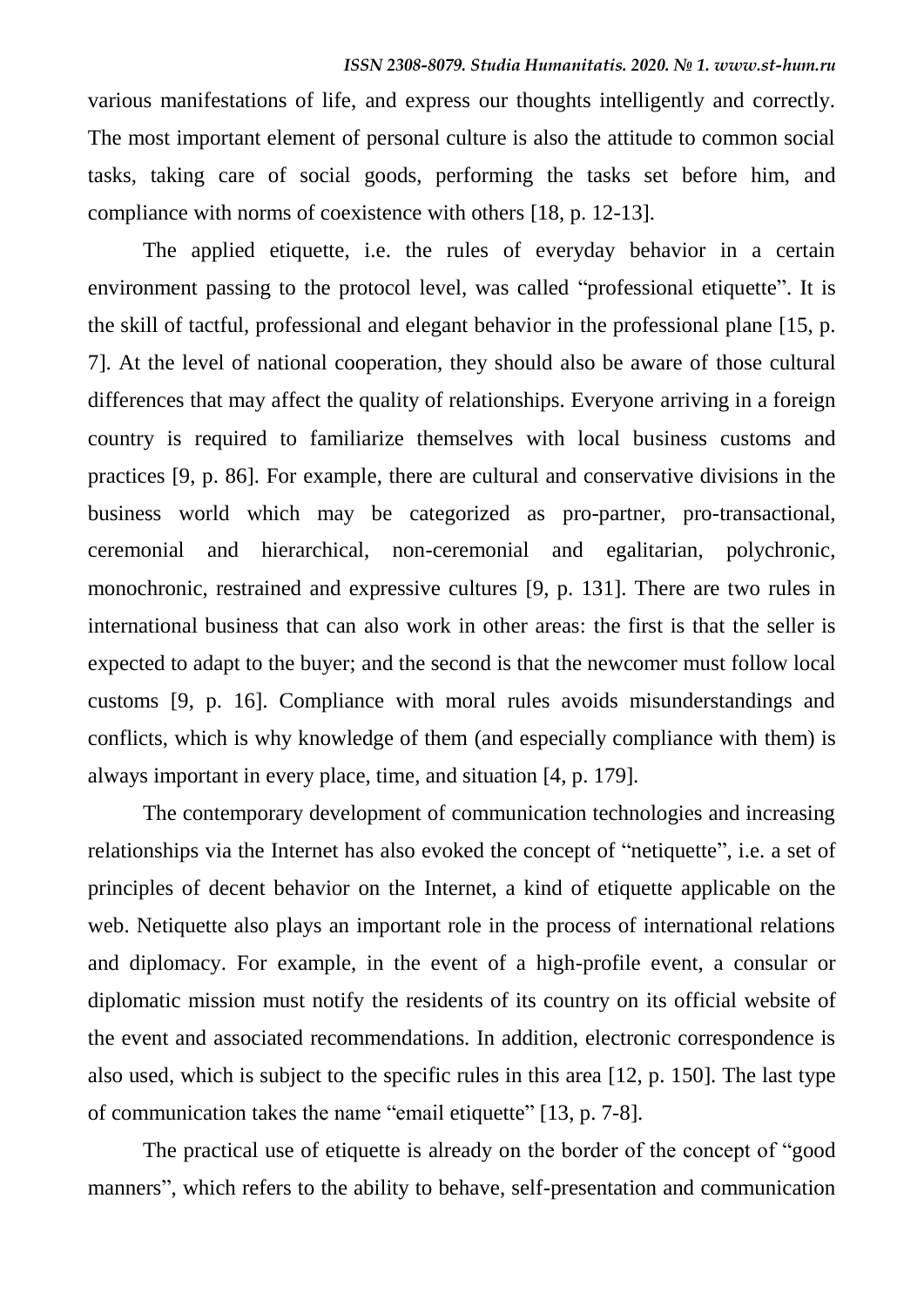with other people [23, p. 19]. The practical etiquette, often appointed, is more rigid and requires the implementation of certain rules of the surrounding society or environment. Another type of etiquette is savoir-vivre ("etiquette for the people"), which is intended for the general public and incorporates the principles of good tone (i.e. the ability to behave and behave in relations with other people in accordance with the social rules prevailing in that country, in a given culture or the environment). Savior-vivre pays more attention to aspects of everyday and social life: age, gender, family and friendship, social prestige, religious affiliation, party, etc. [21, p. 53].

Diplomatic etiquette has its origins in the olden days of developing relations between state units, cities, provinces, etc. Etiquette in the diplomatic aspect is associated with ceremonies used at royal courts and aristocracy, serving to strengthen the authority and power of the rulers. It has always been extremely important to be able to welcome foreign MPs and to make a good impression on them, and conversely requires them receive this honor properly and be able to behave appropriately in the environment. If at one time all diplomacy measures and ceremonies revolved around the royal heads of state and expressed their honor, then today the diplomat is a representative of the entire country, and therefore carries the responsibility of holding its image.

The development of diplomatic etiquette is immediately associated with "court etiquette", that is, on the basis of the rules prevailing at the royal court. During the reception ceremony of representatives of foreign countries (or rulers), a "parliamentary ritual" has developed. Many courts had special recipes that set out the rules for etiquette and ceremonial events [21, p. 25-27]. The messages came on behalf of their rulers to form alliances, ask for peace, or offer dynastic marriages. The manner in which they were adopted resulted from court customs. The first source of rules for the reception of foreign deputies was a treatise "On the ceremonies of the Byzantine court", which was prepared by the Byzantine Emperor Constantine VII Porphyrogenitus. The splendor of the imperial court and its audiences, along with its banquets and gifts, is intended to ultimately convince MPs of the invincible power of their hosts. This court ceremony has become a foreign policy tool, which today has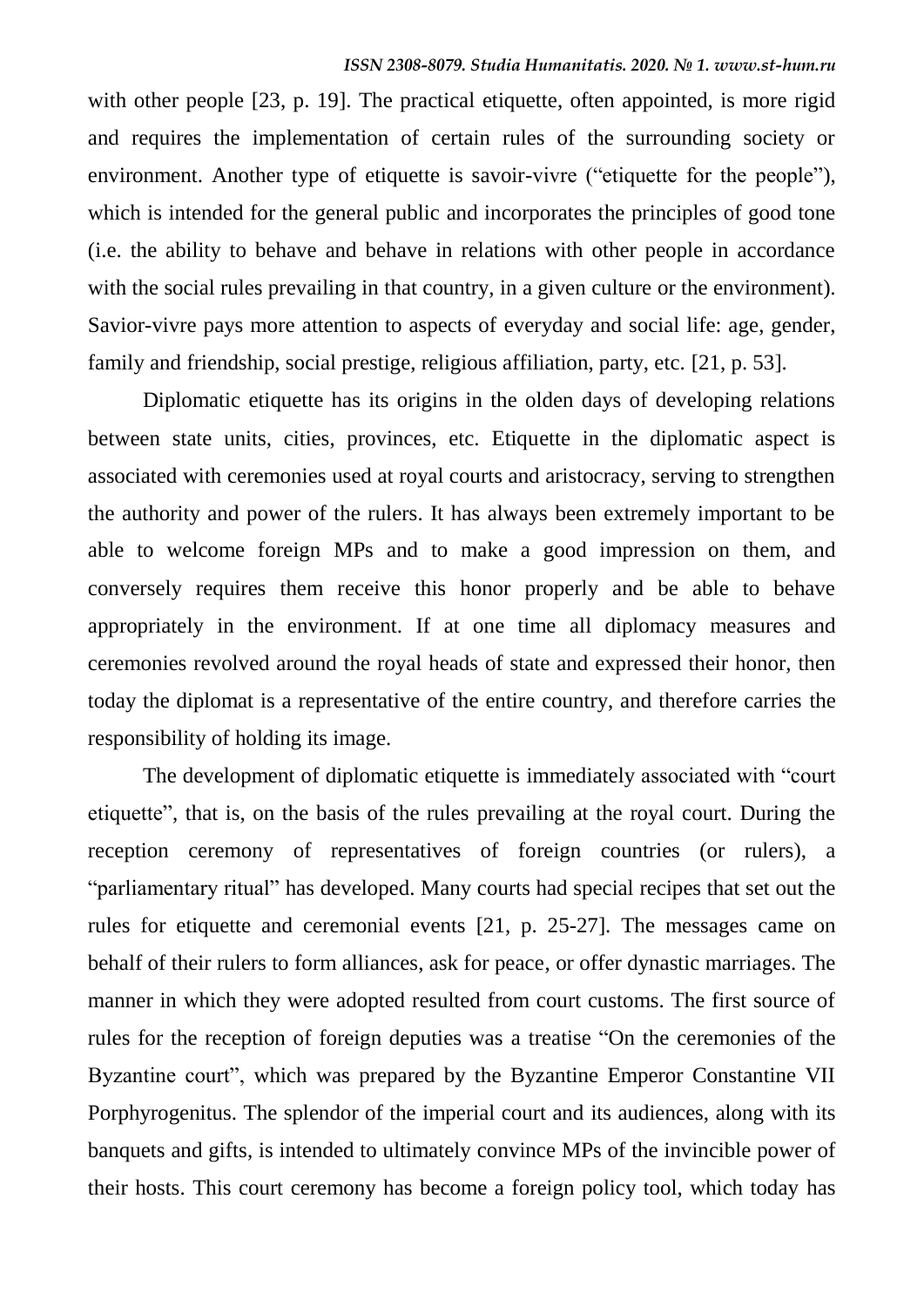become protocol. Byzantine traditions lent a direct start to Venetian diplomacy, which in turn formed modern European diplomacy [14, p. 24-25].

Due to the fact that diplomatic positions were usually, in the past, occupied by aristocracy, "salon diplomacy" was the usual mode until the 20th century. It was only after World War II that there were major changes on the international arena and, as a result, in diplomatic relations, where significant democratic changes took place. The rules of diplomatic etiquette have also been simplified. All ceremonies have been reduced to the indispensable minimum. They serve to emphasize the importance that states attach to their mutual relations and so create a positive image of the state and society, by their worthy and competent representation on the international forum [21, p. 20-28].

Many principles of diplomatic etiquette have now become symbols, or have gone on to become to become protocol etiquette. It should be understood as rules of behavior and conduct in relations with representatives of other countries [16, p. 125]. In modern time diplomatic etiquette is a polite form of behavior adopted by the diplomatic service in official and everyday life which applies, for example, to such moments as greetings, introducing yourself and others, during official receptions, at the table, etc. The principles of the protocol and diplomatic etiquette apply to all representatives of states, not depending on which country they represent. Therefore, they do not act in a way that does not miss the dignity of any state and so treat all official representatives on the basis of complete equality [4, p. 31].

At the heart of diplomatic etiquette lie the principles of courtesy of a dignified representation of one's state and self [21, p. 29]. It is a complex concept, referring to different issues and behaviors, including cultural differences, moral, religious, etc. Knowing these differences and conditions is somehow inscribed in the anthology of professional diplomat, in his contacts with representatives of foreign states, representing different political systems, cultures, and traditions [21, p. 19-20].

European etiquette, in many of its features, is owed to the Christian heritage, especially in principle "love your neighbor as yourself". The main principles of etiquette are not only the great reception of a group of important people, but also the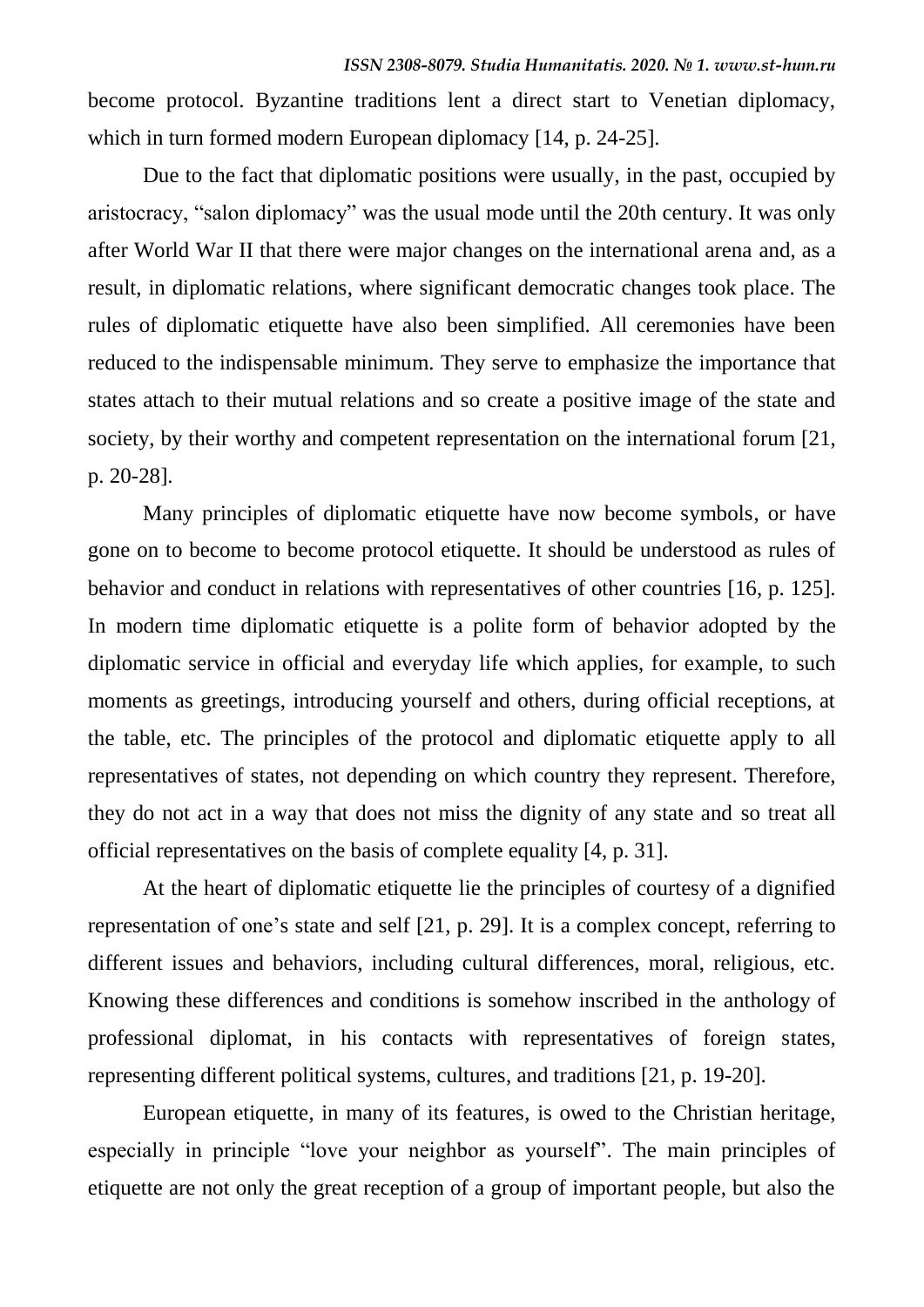principle of respect for the dignity of another person, as well as the sovereign state that he presents. Elements of Christian culture were particularly reflected in Europe's cultural life and etiquette. Savoir-vivre is not only a set of rules; it is a peculiar philosophy of life and axiology, a set of principles, as well as values. This philosophy existed in all high cultures. The elites came to the same conclusions. The greatest development of the savoir-vivre philosophy took place in Europe, where a version enriched by Christianity had been created that continues to be globally applicable. The current savoir-vivre principles, etiquette, and diplomatic protocol are the result of a rich cultural history [11, p. 17-19].

There are three levels in diplomacy which are interconnected but not identical: protocol, ceremony and etiquette. The protocol regulates relations between states and their representatives. The ceremonial serves the organization of official ceremonies, especially state ones. And the diplomatic etiquette is the observance of principles of behavior and dress in public places [14, p. 24].

The diplomatic protocol is the achievements of many years of diplomacy. Undergoing development from "salon diplomacy" [21, p. 189], diplomatic protocol has now become the diplomatic service's principles of operation [19, p. 34-35]. "The purposefulness of existence and application of the diplomatic protocol is justified historically and by the needs of today. It was and is an indispensable political tool of diplomacy and plays an important role in international relations. Many elements of the diplomatic protocol constitute norms, regulating intercourse and interpersonal relations, introducing the right climate and atmosphere for meetings and contacts at various levels and in different situations" [20, p. 9-10].

The modern definition of diplomatic protocol is "a set of rules regulating the order in official diplomatic trading". It is especially concerned with the rules related to the organization of official visits, especially heads of state, heads of government and other representatives of the highest state authorities, various meetings and parties organized on this occasion. "Further, it addresses compliance with the principles of precedence, official greetings and farewells, as well as events organized with the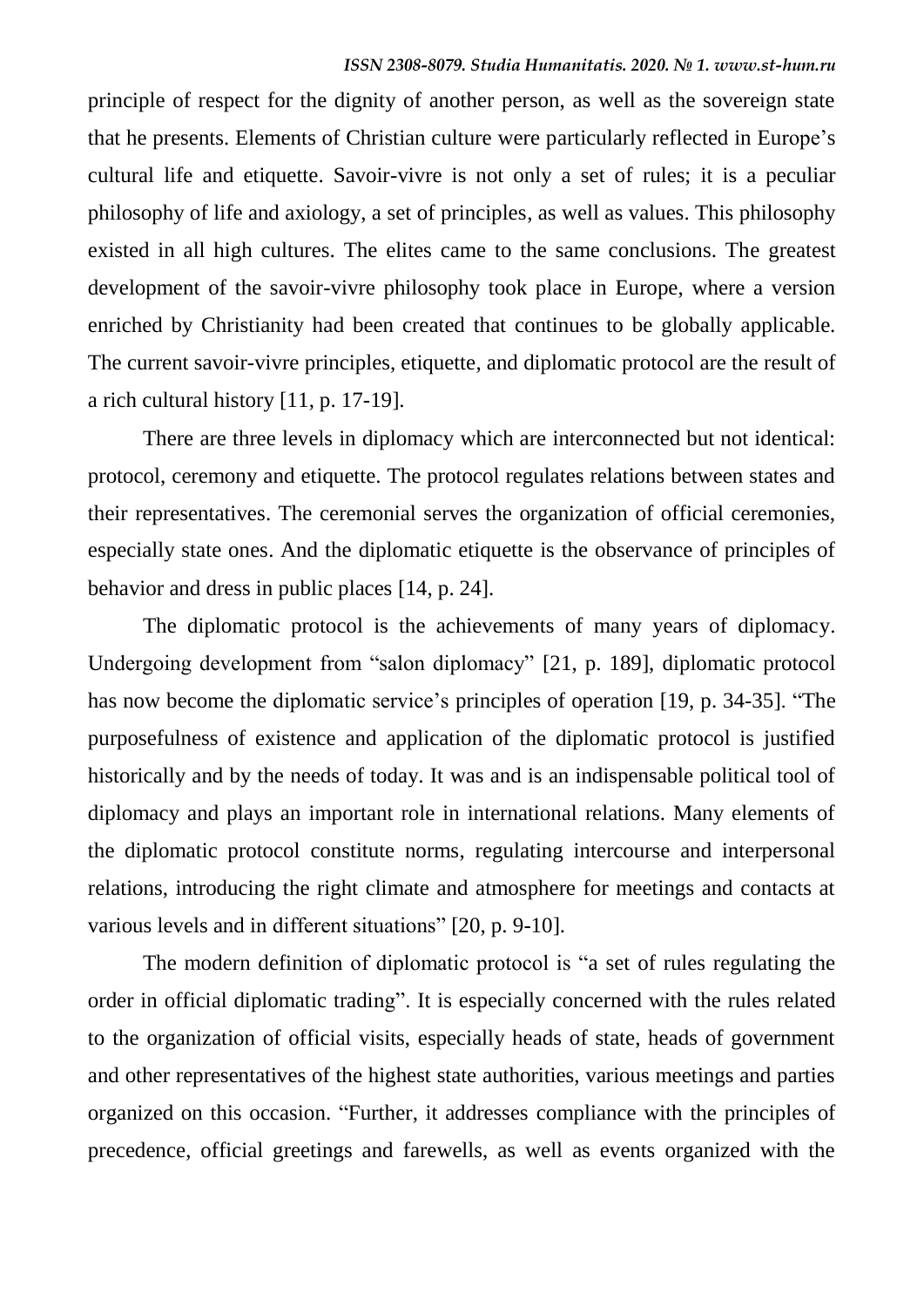participation of the diplomatic corps" [22, p. 300]. The most accurate term for this concept is: "diplomatic protocol is savoir-vivre of nations" [8, p. 11].

The term "protocol" comes from the ancient Greek word "πρωτόκολλον", where it meant "table of contents". It was created from the combination of the words "πρώτος" – the first and "κόλλα" – sticky. This is how the card was attached to the document and constituted a list of its contents. In the European cultural circle, Latin and French, the term came into use as a term for the working version of the document. The protocol was also called the code of good conduct. This understanding determines the semantic scope of the concept of diplomatic protocol. A Polish diplomat historian once wrote: "the protocol is considered a liturgy of diplomacy. The content behind it must be sufficiently important, and the conviction of its significance sufficiently strong, otherwise – the external manifestations of the protocol would have to seem an incomprehensible fetish to people ridiculous" [14, p. 20-21].

The concept of diplomatic protocol should not be considered synonymous with a diplomatic etiquette, as it has a slightly different, less official, dimension. It should be understood as the rules of behavior and conduct in relations with the representatives of other countries [16, p. 125]. On a historical basis, the diplomatic protocol can be treated as the property of development and the transformation of a diplomatic etiquette. Currently, it serves to systematize and organize the rules, which are used during various meetings and official communications [21, p. 15]. The diplomatic protocol, despite having a centuries-old tradition, is subject to constant changes and adaptations to the ever-changing reality [12, p. 10].

The historical roots of diplomatic protocol come from court etiquette and the traditions of individual countries. The protocol evolved with the development of diplomatic international relations and reached its first summit during the Congress of Vienna in 1815, when international relations took place in such proximity that they required rules. The emergence of the presidency, ceremonial, correspondence, immunities and the establishment of a diplomatic etiquette (unleashing it from a court etiquette), these are the achievements of the European diplomatic policy of the last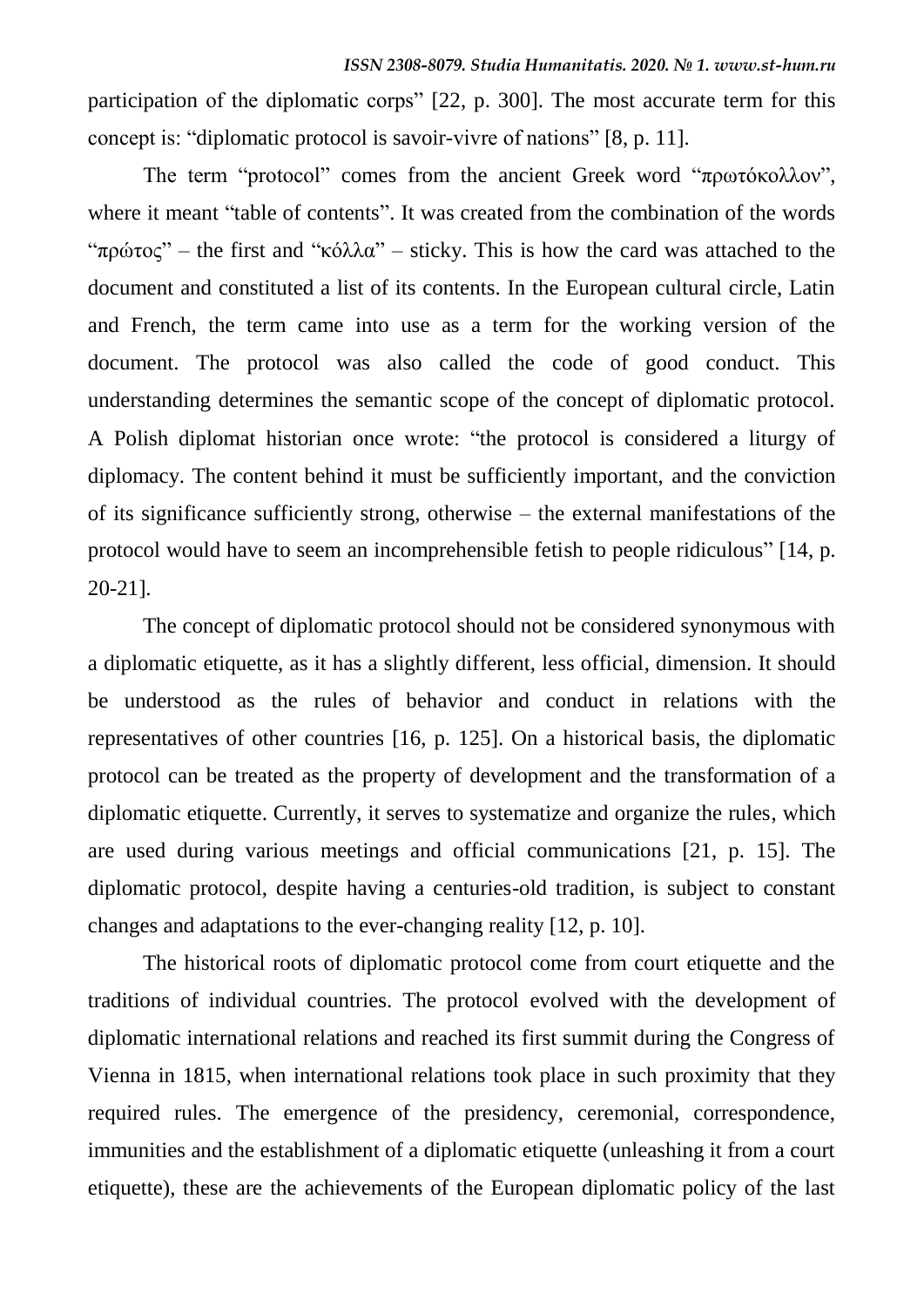two centuries. If once the main tools in diplomacy were such savoir-vivre principles as tactfulness, discretion, skills in negotiating, then today diplomatic etiquette and various ceremonies are components of the diplomatic protocol, which employees of diplomatic units must know exactly [21, p. 39-40]. The protocol that it became is a collection of traditions and principles derived from the cultural traditions of various countries and was regulated for the first time after the Congress of Vienna primarily as a term for presidency in political relations [20, p. 8-9]. After changing the political system in Europe and the principles of redundancy, it was again developed and included in the Vienna Convention on Diplomatic Relations on April 18, 1961 [12, p. 25-28].

Diplomatic protocol is also the name of a special organizational unit supervising compliance with the provisions of the diplomatic protocol. Such a cell exists in the organizational chart of ministries of foreign affairs and in higher business directions [17, p. 10].

One of the basic principles of the European diplomatic protocol is the principle of sovereign equality of states. This law refers to the scope of diplomatic and consular law, as well as to etiquette protocol rules. It means respecting all representatives of foreign countries independently from the role of the state in the European or global economy. It is important in this respect be applied to the symbols of the state – the flag, coat of arms, anthem, as well as protect the prestige of the head of state. This principle also applies to respect for the sovereignty of each country, which is why any violation of this principle should be met with a sharp reaction from diplomatic representatives [21, p. 61]. By the example of the European Union, its members are independent, sovereign states [2, p. 4]. Therefore, the principle of respect for national identities of the Member States operates within its area [6, p. 213].

Another important principle of the diplomatic protocol is precedence, i.e. the order of priority – ranking people according to their importance, or more precisely, the order of priority between personalities who hold state, government, local government, social, church hierarchy, etc. This is the order of priority which is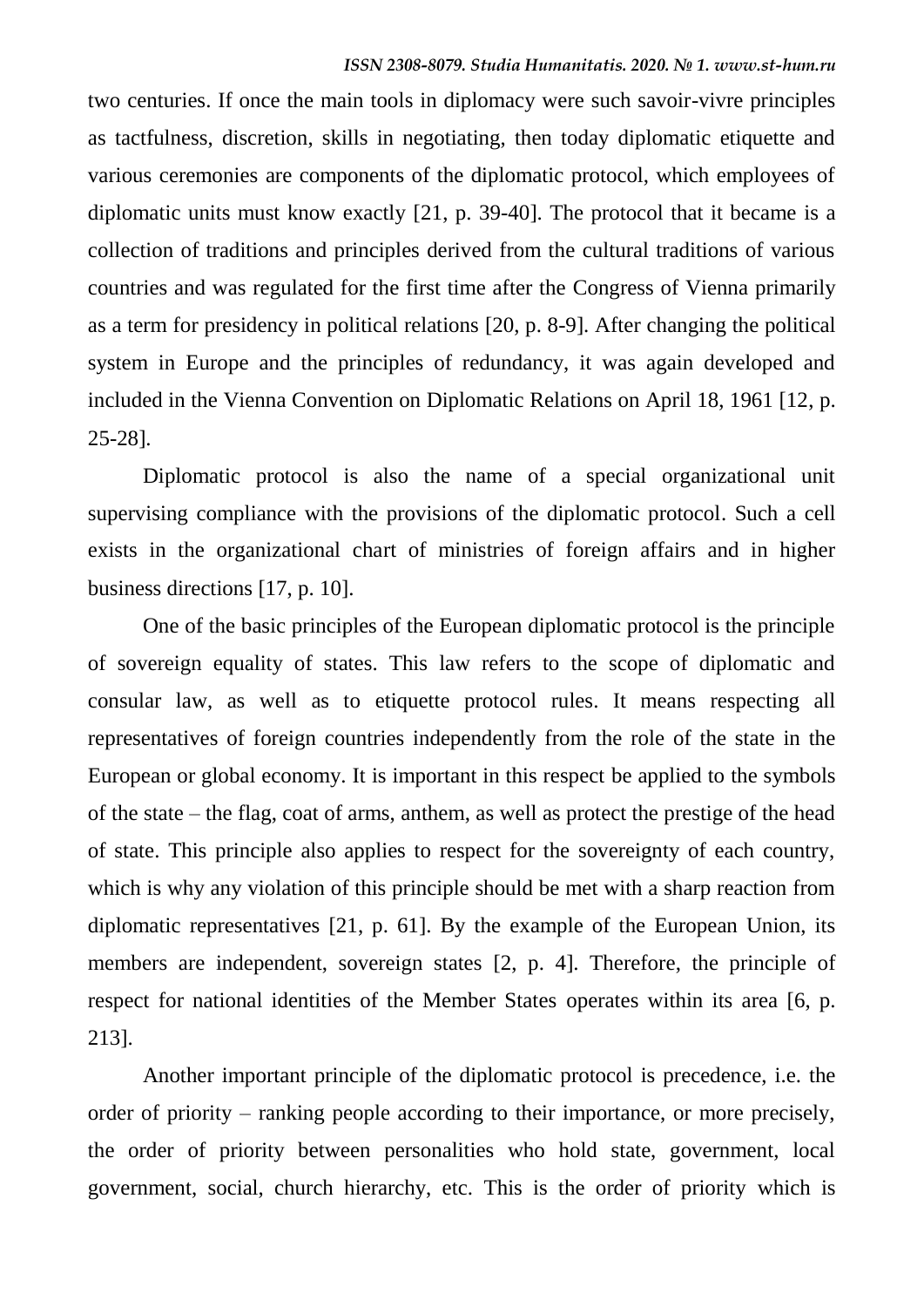applicable especially during official ceremonies, greetings and farewells, organized meetings and parties with the participation of state and local authorities, etc. [21, p. 91-92]. The priority rule determines which ranks of diplomats are higher and which are lower. Similarly, this applies to establishing the precedence of state positions or positions within specific civil, military, church, scientific, and other structures. The principle of seniority, on the other hand, sets out precedence for people of the same rank or class [10, p. 18].

Establishing diplomatic ranks and preferences is an important achievement of the diplomatic protocol, because it has caused serious conflicts numerous times in history [8, p. 25]. "The principle of priority is an important element in the contacts of all communities. In diplomatic contacts, it occurs primarily during ceremonies, greetings and farewells of guests, making speeches, bursting guests at the table and in the car, raising toasts, serving to the table, etc. The basic criteria of this rule are class and rank, duration of function and such standards as: guest before the host, guest from abroad before the guest from the country, woman before the man (applying the seniority principle), and senior before the younger. We distinguish between personal priority, mission priority and priority within the mission" [20, p. 10].

An important element of the diplomatic protocol is the ceremonial. It is a concept that defines the organization of official ceremonies and a set of rules and customs which are applicable to the preparation of various ceremonies [12, p. 31]. The ceremony, according to the dictionary, is an official ceremony or rite, according to the established plan of the people of the ritual. Usually it is a solemn act in keeping with traditional symbolic forms [21, p. 42]. The diplomatic ceremony includes all norms which are applicable to diplomatic representatives who hold official relations with the head of the state in which they are accredited, as well as the authorities of that state and the norms which are applicable to the mutual relations of those diplomatic representatives operating in the same post. The ceremonial norms have created centuries-old customary traditions and they have established themselves in diplomatic exchange between states, so that today they are one of the major areas of international law [17, p. 9].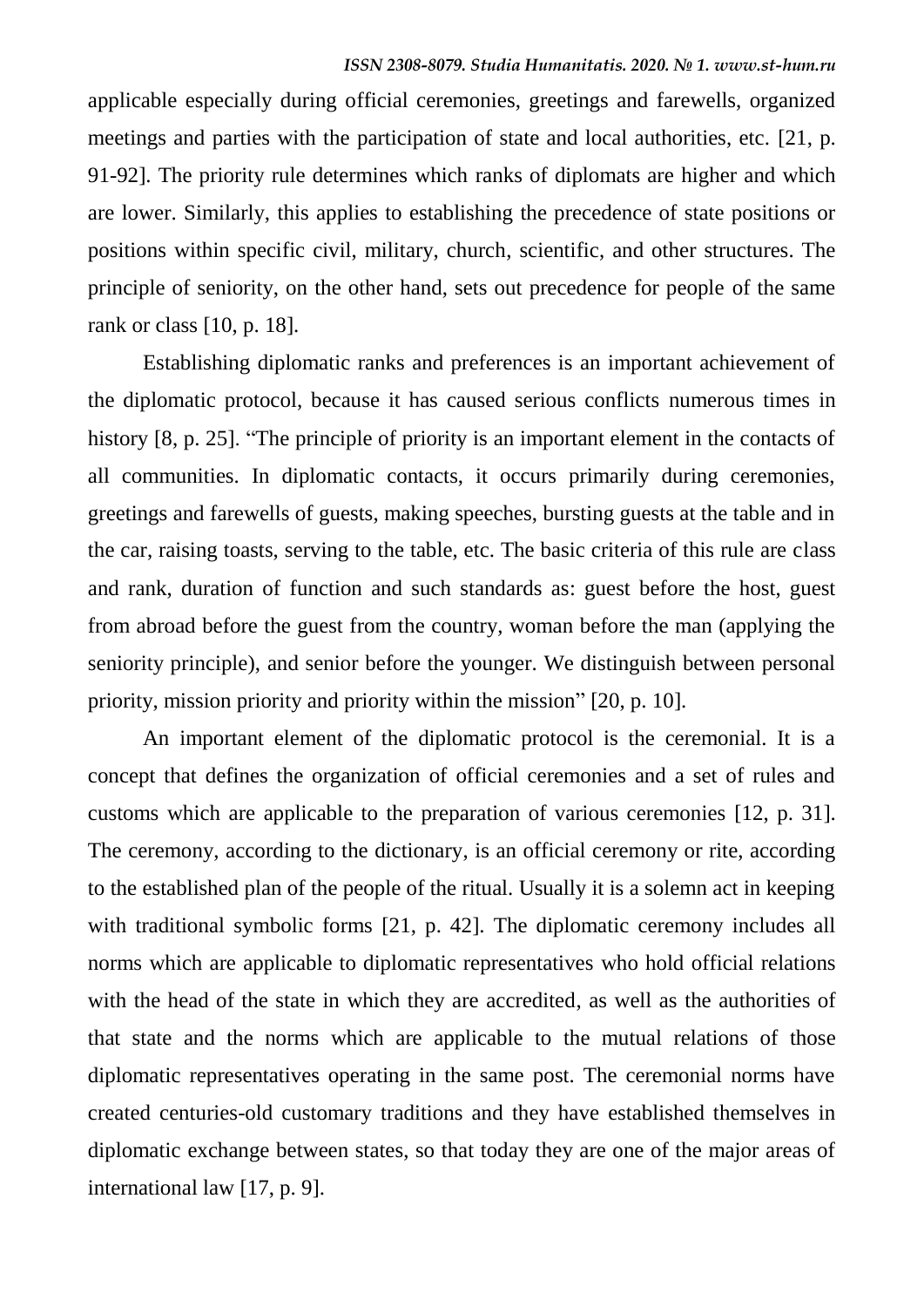Etiquette is a phenomenon that changes over the course of history and culture, and therefore assumes new forms and shapes. The norms of manners change over time. Social transformations, changes in culture, industrialization, urbanization, dissemination of radio and TV, Internet, mobile phones and the development of other means of communication, as well as increasingly common globalization, have caused a change in living conditions and, as a consequence, the emergence of new customs [3, p. 121]. This creates new challenges for everyone, especially for persons busy in international and diplomatic missions. It requires a good understanding of foreign cultures and a sense of tact. Knowing and practicing the rules of etiquette allows freely find yourself in a variety of circumstances and minimizes the incivility [12, p. 31].

European territories became the homeland for the creation of modern diplomatic etiquette and protocol. The development of diplomacy, close international cooperation after the Congress of Vienna and its following activities to strengthen diplomatic law have influenced the formation of the image of European diplomacy. This diplomacy can be considered as one of the prominent features of European culture.

#### **Bibliography:**

1. Barburska O., Milczarek D. Historia integracji europejskiej w zarysie. Warszawa, 2013.

2. Bliźniak D. Unia Europejska – podstawowe informacje. Warszawa 2009.

3. Bortnowski A.W. Protokół dyplomatyczny i savoir-vivre dla każdego. Ciechanów, 2003.

4. Bortnowski A.W. Współczesny protokół dyplomatyczny savoir-vivre i ceremoniał w praktyce, Toruń, 2012.

5. Bortnowski A.W. Współczesny savoir-vivre kluczem do sukcesu. Praktyczne rady dyplomaty. Toruń, 2009.

6. Cholawo-Sosnowska K. Unia Europejska słownik terminów i pojęć. Warszawa, 2004.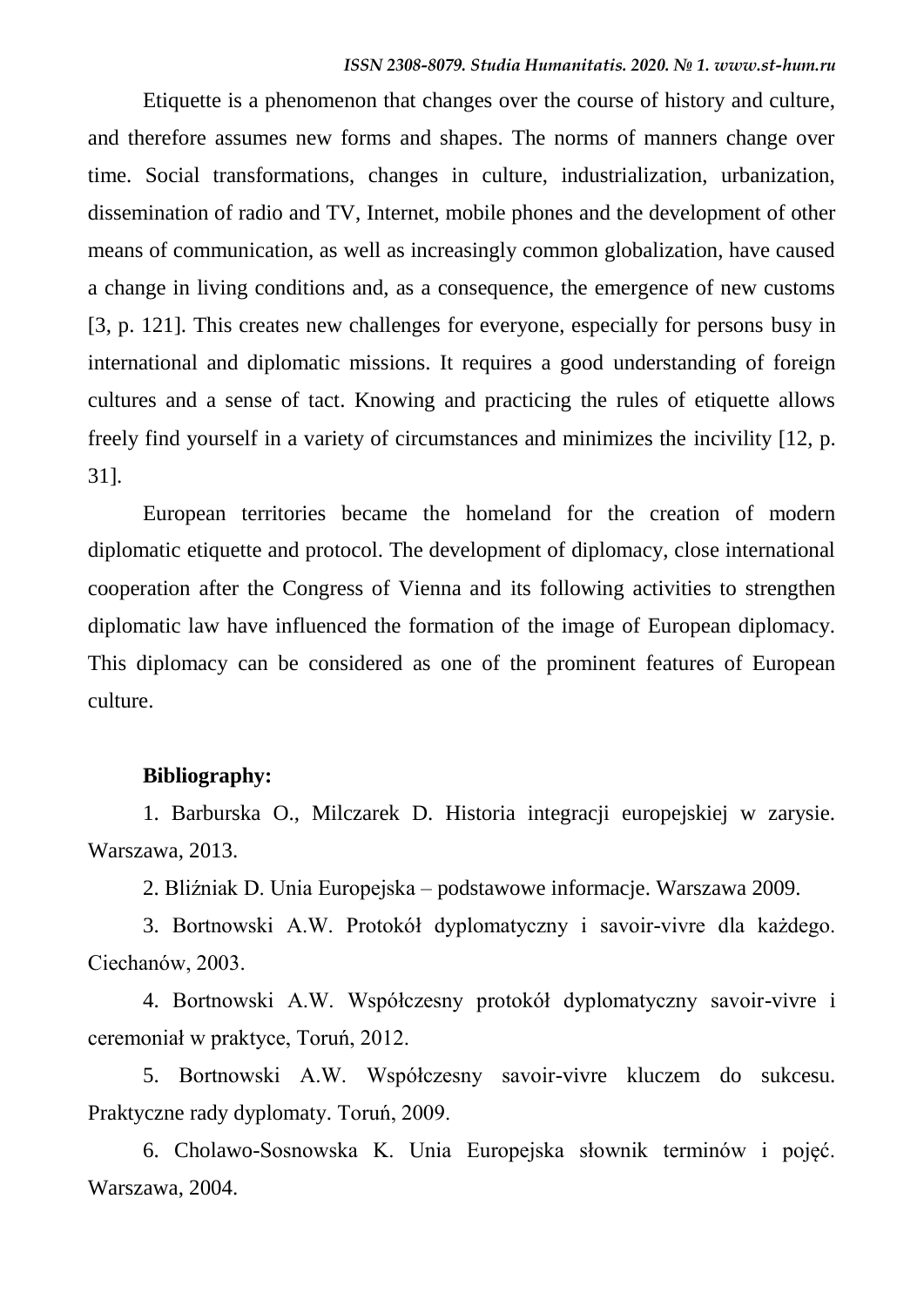7. Etiquette [Web resource] // Cambridge Dictionary. 2020. URL: <https://goo.su/2Hf0> (reference date: 11.03.2020).

8. Filipowicz B. Ogólne zasady protokołu dyplomatycznego. Warszawa, 1969.

9. Gesteland R.R. Różnice kulturowe a zachowanie w biznesie. Warszawa, 2010.

10. Ikanowicz C., Piekarski J.W. Protokół dyplomatyczny i dobre obyczaje. Warszawa, 2009.

11. Krajski S. Protokół dyplomatyczny w administracji publicznej. Wrocław, 2016.

12. Modrzyńska J. Protokół dyplomatyczny i zasady savoir-vivre'u. Warszawa, 2014.

13. Miller S. E-mailowy savoir-vivre. Poznań, 2003.

14. Orłowski T. Protokół dyplomatyczny między tradycją a nowoczesnością. Warszawa, 2015.

15. Pernal E. Taktownie, profesjonalnie, elegancko, czyli etykieta w biznesie. Gdańsk, 2000.

16. Pierzchała M. Dyplomacja od podstaw w opowieściach ekspertów. Toruń, 2016.

17. Pietkiewicz E. Elementy protokołu dyplomatycznego. Warszawa, 1975.

18. Pietkiewicz E. Etykieta menedżera. Warszawa, 1993.

19. Pietkiewicz E. Protokół dyplomatyczny. Warszawa, 1990.

20. Rynczyński W., Klemm R. Konwersatorium z protokołu dyplomatycznego. Warszawa, 2004.

21. Sutor J. Etykieta dyplomatyczna z elementami protokołu dyplomatycznego. Warszawa, 2016.

22. Sytor J. Leksykon dyplomatyczny. Warszawa, 2005.

23. Wialkowiak Z. Etykieta. Warszawa, 2002.